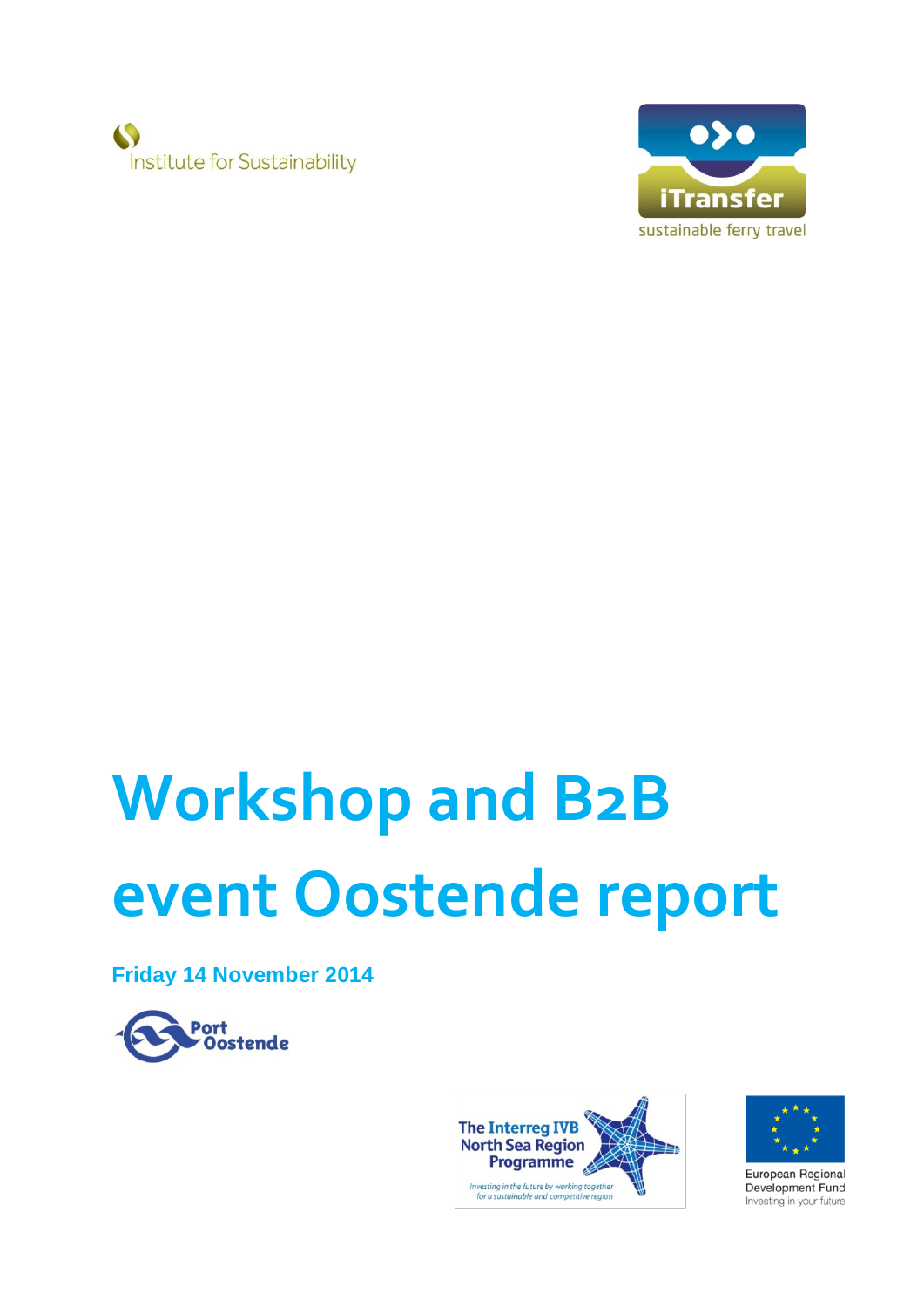

# <span id="page-1-0"></span>**Report Workshop and B2B event Oostende**

<span id="page-1-1"></span>**November 2014**

# <span id="page-1-2"></span>**Executive summary**

# **Short description of the output (350-400 words)**

This overarching report captures and summarises activity undertaken by the Port of Oostende within the iTransfer project, including technical elements and their presentation/discussion at a transnational workshop and B2B event.

The transnational technical workshop and B2B event was hosted by the Port of Oostende on 13<sup>th</sup> and 14<sup>th</sup> November 2014.

During the workshop and B2B event three major elements or topics were tackled:

- Transnational knowledge exchange and the development of maritime knowledge clusters
- Scalability of fuel flow meters and training
- Use of passenger/crew monitoring, booking and safety management applications (including investment in a boat-landing test-zone to improve operational safety).

This report is part of iTransfer, a North Sea Region Interreg programme project, which is funded by the European Regional Development Fund. For more information visit [www.itransferproject.eu](http://www.itransferproject.eu/)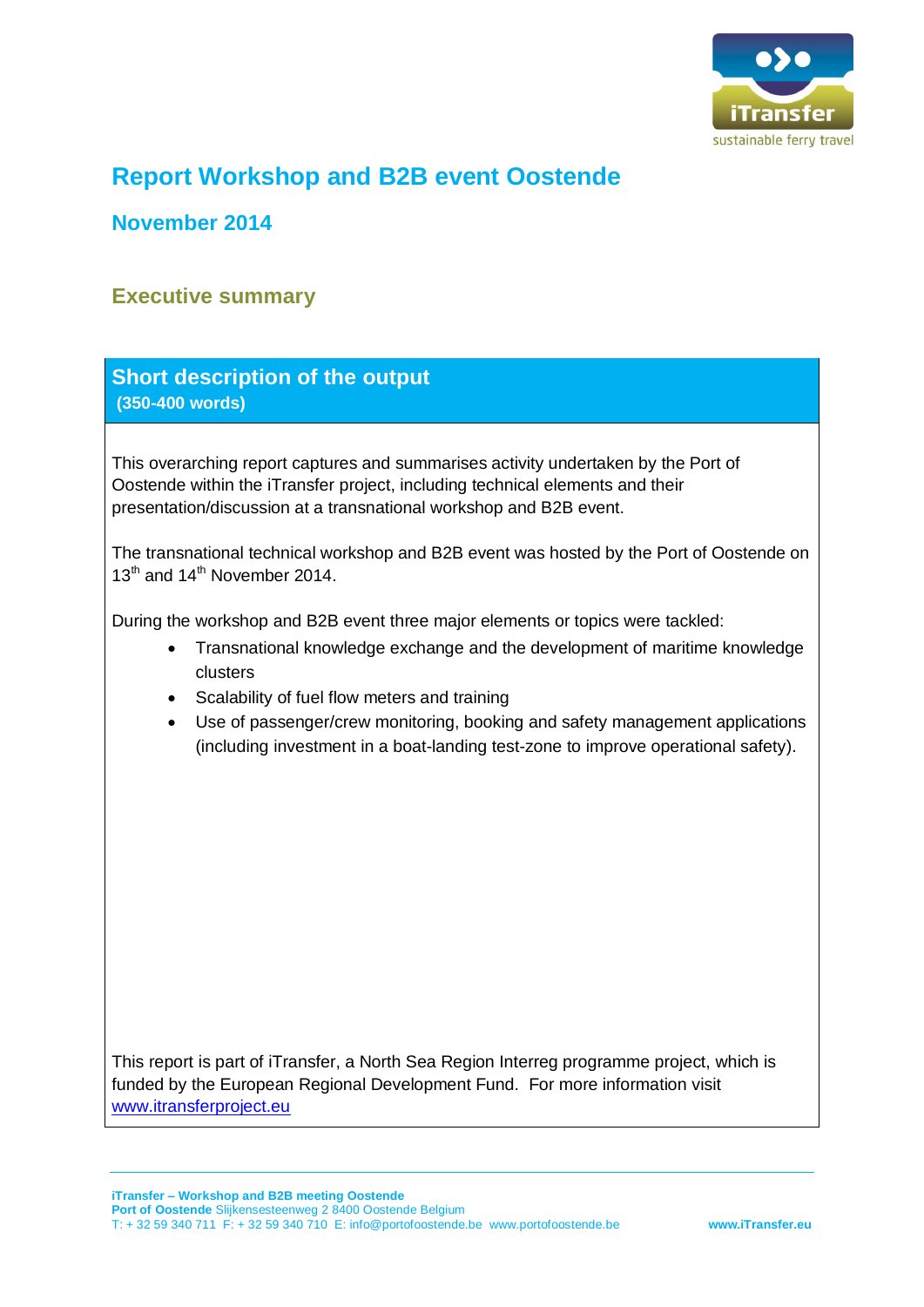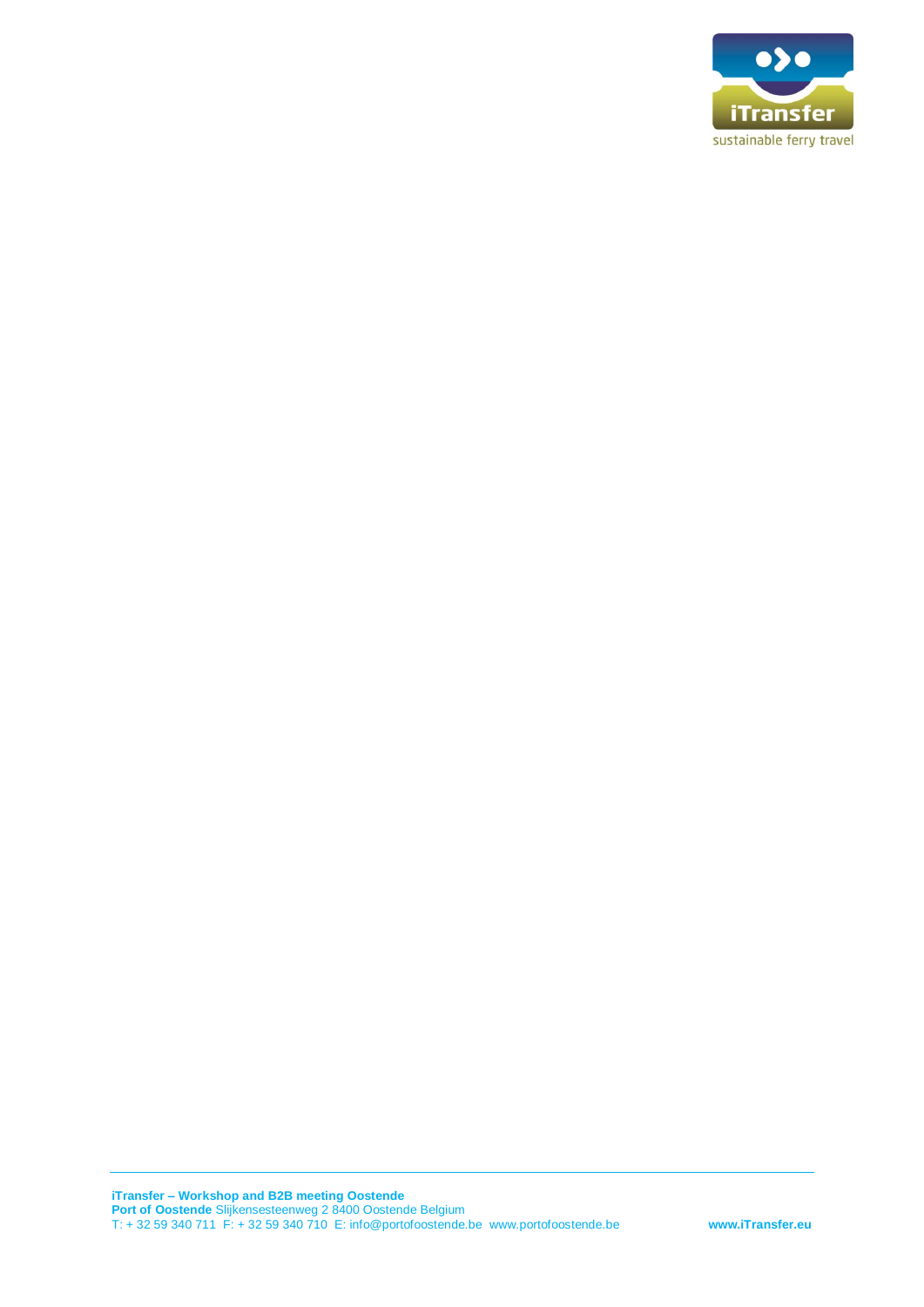

# <span id="page-3-0"></span>**Table of Contents**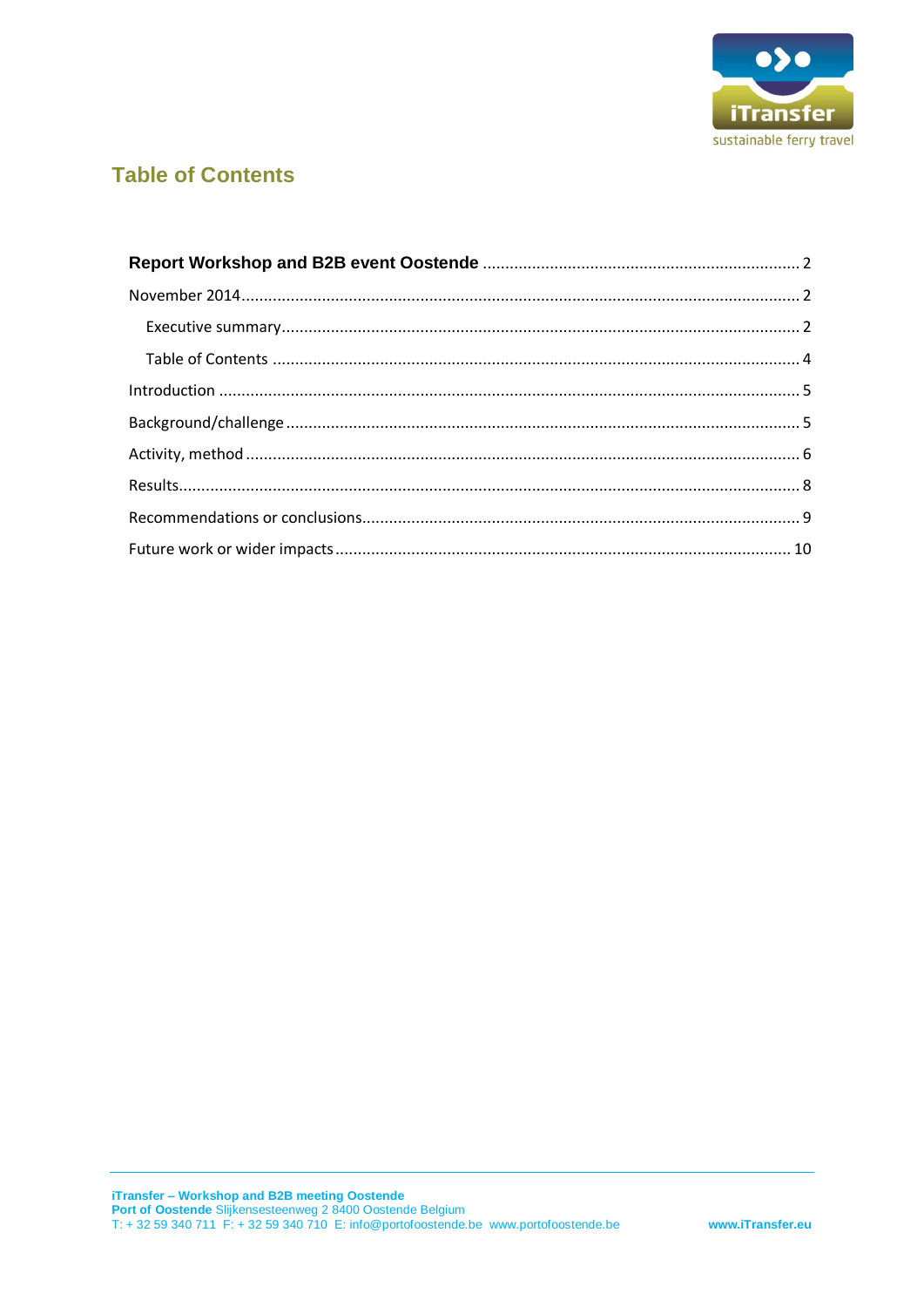

# <span id="page-4-0"></span>**Introduction**

iTransfer (Innovative Transport Solutions for Fjords, Estuaries and Rivers) aims to make ferry transport more freely accessible and sustainable, and encourage more people to travel by water. In areas in the North Sea Region (NSR) there are opportunities to replace existing vehicle routes with passenger ferries as a viable alternative. Travelling by ferry is more sustainable, easier and quicker. It can also provide lifeline services to remote communities.

iTransfer has the aim to improve water-based public transport in Europe's North Sea region by developing, demonstrating or piloting innovative and sustainable ferry technology, operation and policy.

To achieve its aim, iTransfer has projects:

- To resolve technical issues including new designs for ferries and shore-side facilities
- To improve ferry operations and integrate ferries with existing public transport networks
- To support a policy environment that resolves current tendering problems and promotes barrier-free access for all passengers.

iTransfer takes a transnational approach by involving 16 organisations from different countries across the North Sea region with the lead partner being Institute for Sustainability. The organisations are from Belgium, Germany, Netherlands, UK and Denmark. In this way the partners can pool their knowledge from different countries on the operation of ferry services and share best practice. iTransfer is funded by the North Sea Region programme, part of the EU Interregional (Interreg) initiative. Interreg is 50% financed through the European regional Development Fund, the remaining 50% is provided by the project partners.

The Port of Oostende organised a workshop and B2B event on November  $13^{th} - 14^{th}$  2014 concerning safety, including the landing facilities, fleet management and fuel consumption, together with the development of maritime knowledge clusters.

# <span id="page-4-1"></span>**Background/challenge**

The EU sulphur directive for marine fuels offers an opportunity for innovation in fuel-saving technologies.

With many ship owners switching to other fuel resources such as Marine Gas oil (MGO), Liquified Natural Gas (LNG), Electrical motors, Marine Diesel Oil (MDO) or Compressed Natural gas (CNG) inside designated Emission Control Areas (ECAs) as of January 1, 2015, the cost of fuel could rise by up to 50%. Therefore, all measures to reduce fuel consumption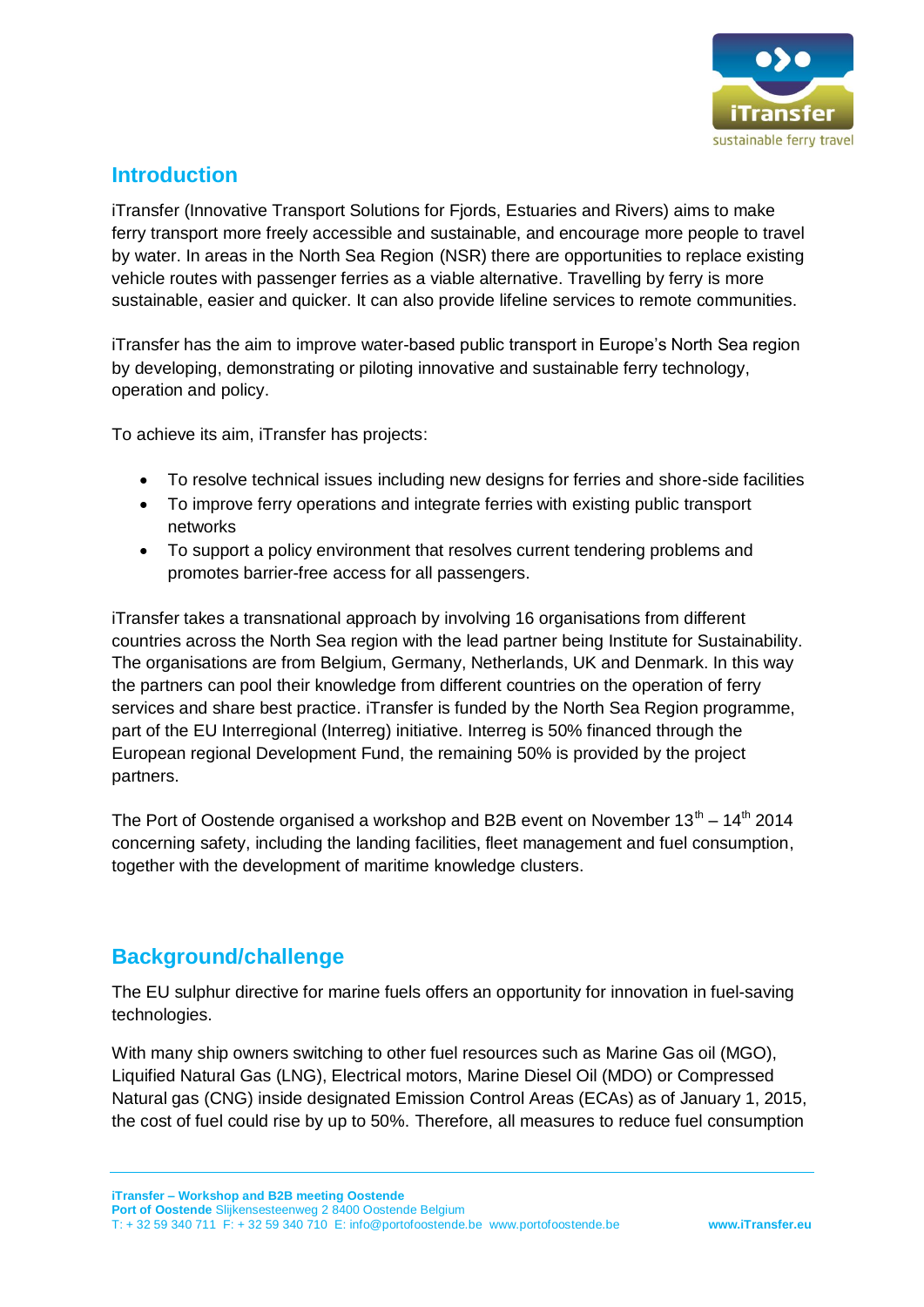

are vital. Research and field testing has shown that the latest developments in engine lubrication and unique marine energy management systems can add more than a 15% improvement in fuel efficiency, proving that even the smallest modification at the right time can add up to big savings.

The pros and cons of the three options for the shipping industry to comply with the new Sulphur Directive – converting to a new system (e.g. MGO), installing an exhaust cleaning system on-board, or retrofit to LNG usage – have been debated at large, but one consensus is that whichever method is chosen, there will be significant costs involved.

This is where new technological advances can bring about significant results for little effort. With the help of new technology provided, the new sulphur directive could be an opportunity to demonstrate leadership in fuel efficiency and being innovative.

At the same time as improving emissions and operational efficiencies, sight must not be lost of safety considerations which become more critical as activity increases and developments in this area should also be pursued.

The importance of knowledge exchange, with organisations and businesses learning from each other to make progress, needs new approaches such as the development of knowledge clusters and networking events.

# <span id="page-5-0"></span>**Activity, method**

At the transnational business workshop in Oostende, partners and interested companies from countries including the UK, Belgium, Netherlands and France were brought together to have an international knowledge exchange about the topics outlined in this report.

The Port is redeveloping the disused areas at the Port, such as the Beliard site, as an international maritime business/transnational knowledge cluster. This is bringing together technical universities and marine and maritime industries to improve vessel quality and sustainability and optimise design through innovation, new technology and design. Companies located at the Port and members of the Flanders Maritime Cluster were invited to join this workshop and B2B event. Flanders Maritime Cluster is a maritime knowledge cluster grouping of international companies, all active in the marine industry. Damen Shipyards, being a partner in iTransfer, is also a member of FMC and has many of its crew and support vessels in operation at the Port of Oostende. Of those businesses presenting:

Avel Vor Technologies considered fuel saving and hybrid propulsion. They have constructed a prototype of a hybrid vessel saving fuel consumption of course and saving pollutant emissions. You always need a diesel motor for starting up and speeding up your vessel, but on the other moments you can use the hybrid system by using a lithium battery or the sails (making use of wind). It is still a prototype because ship owners are afraid using such a hybrid system for the moment.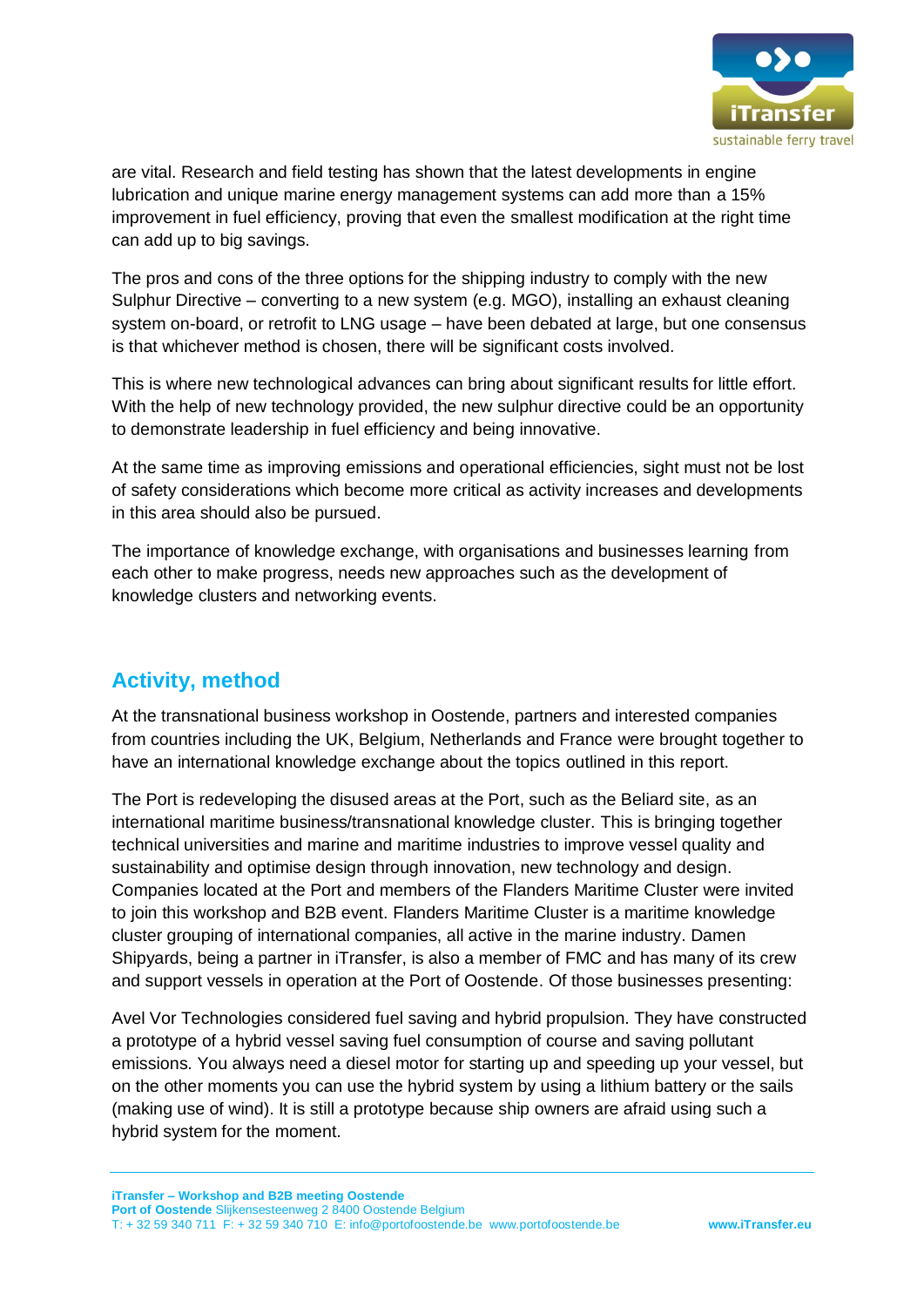

Atlantica Consortium specialise in constructing aluminium vessels used for the transport of passengers. The vessels are small crew transfer vessels (e.g. used in the offshore wind industry), fishery vessels and small passenger vessels, even up to river cruise vessels. The aluminium vessels make the weight of the vessels very low, what means saving of fuel consumption and lower carbon emission.

GEOxyz specialise in all kinds of maritime survey projects and are looking at fuel consumption and fleet management. They now possess several small crew transfer and survey vessels. For each new vessel constructed they are looking at installing efficient ways of fuel consumption. A site visit was arranged for workshop delegates to visit one of their crew vessels, which services the offshore wind-farms, as well as the building holding its support facilities.

The technical side of looking at the scalability of fuel flow meters and training has not yet taken place at the Port, but there are ongoing discussions and plans to have this implemented in crew transfer vessels management. During the meeting there were some discussions about this topic and how to progress this activity by building on and learning from the workshop and the activity undertaken by transnational partners Weserfähre and SEStran (who was also present at the workshop). This workshop also touched on other fuelsaving methods. Atlantica stressed the fact that the technical studies and designs of the new small vessels need to be done according to the specifications issued by the ship owner, taking into account the comfort and safety of the crew/passengers on board, with a low carbon emission and optimised arrangements for fuel consumption. Avel Vor technologies focused on the fact that hybrid vessels can be much more fuel-effective.

The development of the Port of Oostende towards a hub for the offshore wind industry has resulted in a growth in the number of crew boats and the presence of highly-skilled staff for both construction and O&M of the existing and future wind parks. There is a need for specific maritime infrastructure in order to handle the operations in a cost-effective and safe way. Moreover, considering the high staff cost of the installation of the offshore wind farms and renewable energy projects, involving high-skilled technicians and engineers, it is important to optimize the safety of operations.

In the workshop/B2B, the Port of Oostende introduced the ICT booking system that they had put in place in the port resulting in a much safer passenger and crew follow-up on the crew transfer vessels used for the offshore wind industry. GEOxyz showed its new crew transfer and survey vessel taking into account all the latest safety matters on board, including a passenger monitoring system so that the ship owner knows at all times who is on board.

A technical consultant has assisted the Port in the development of an innovative safety application to set up a better safety- management, registration and positioning system for crew and tourist vessels (see Appendix1). This system enables the monitoring of the operations and crew/passengers movements in real-time. The development of this integrated booking system, using the latest technology, aims at guaranteeing a sustainable maritime mobility of passengers (crew and/or tourist). This innovative ICT- based passenger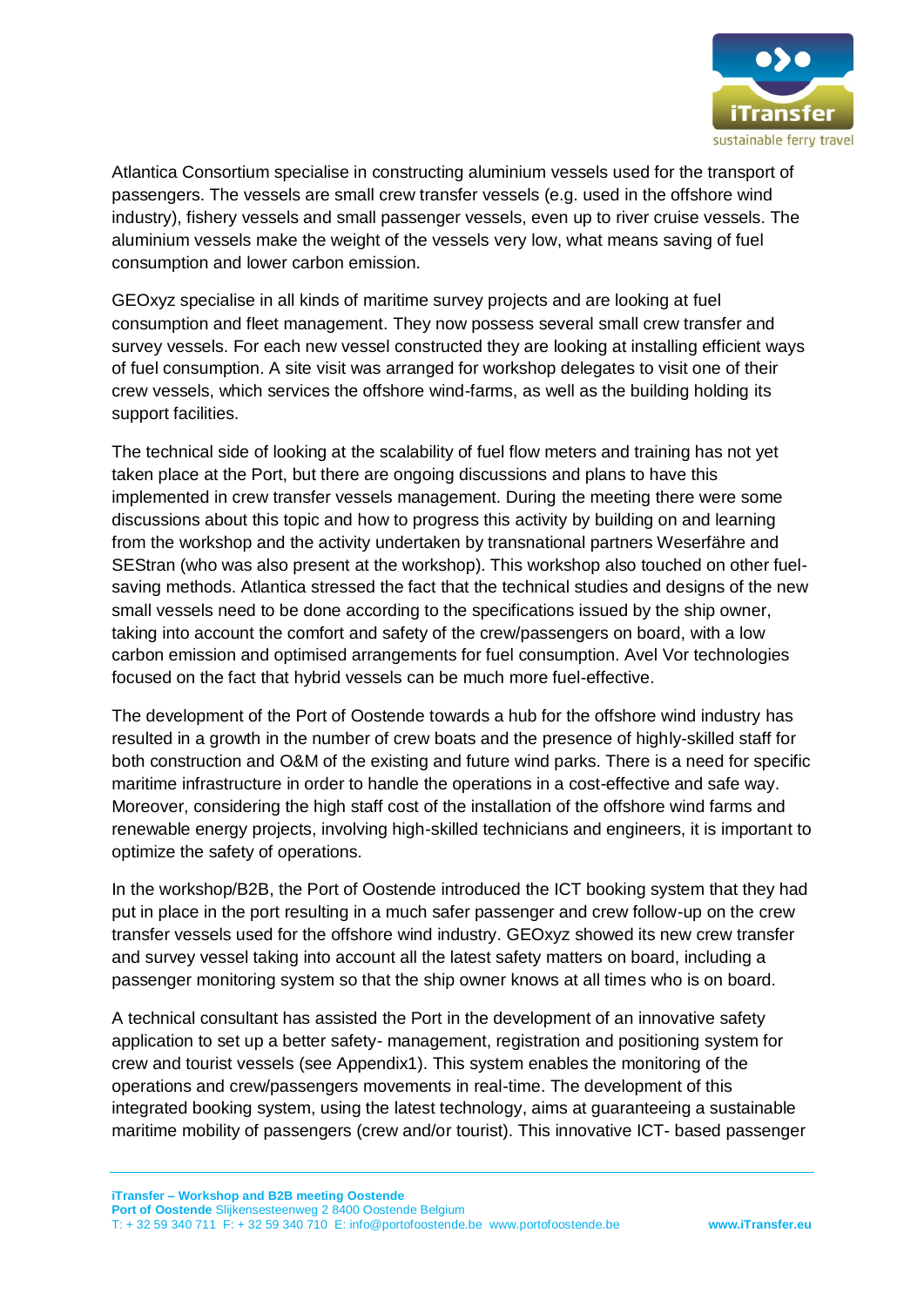

embarkation system also takes care of the safety and the sustainability when entering and leaving the port. The system is developed in such a way that a vessel needs to subscribe itself in the system before berthing. This is specially developed in order to prevent collisions of vessel that all want to berth at the same time, which is also a very important safety issue.

This action was taken for two main reasons:

- An important increase in crew transfer vessels in the Port thanks to the European policy of the increase of use of green energy. This green energy is amongst others coming from the offshore wind farms in the sea. For the Belgian wind farms, the port of Oostende became the Belgian hub. The Port needed to streamline the berthing of these crew transfer vessels, sailing out to the wind-farms on a daily base.
- The European FAL directive which become applicable in 2015 for all European ports. This FAL directive concerns the regulations about customs (ship's stores), passengers, crew list, naval police forces (crew effect lists). With this innovative ICT system the passengers and crew list are already covered for the crew transfer vessels and the tourist vessels.

iTransfer funding has supported the design and construction of a boat-landing test-zone, (including a contribution of  $\epsilon$ 50,000 in material investment) in order to quarantee vessel safety, the accessibility of port infrastructure and the training of the step-up from passengers from vessels towards the wall and/or other infrastructure (see Appendix 2).

The boat landing test-zone at the redeveloped Beliard site was worked out in combination with Danish expertise and with partners facing weather-affected boat-landing systems (e.g. in Scotland). The Port of Oostende worked closely with SESTRAN, Gravesham/KCC in order to exchange experiences on design and construction, including a landings workshop in North Berwick in December 2013. This innovative facility enables the training of passengers to board/leave smaller passenger vessels under different conditions, and to disembark safely to marine parks in open seas. It will be available for use by organizations from across the North Sea Region and beyond. [See iTransfer Case Study 7 'Efficient passenger transport: rapid transfer process'].

# <span id="page-7-0"></span>**Results**

During the workshop and B2B event three major topics were discussed and touched upon:

- 1. A transnational knowledge exchange and the development of maritime knowledge clusters
- 2. Scalability of fuel flow meters and training
- 3. Use of passenger monitoring, booking and safety management applications, plus landing zone.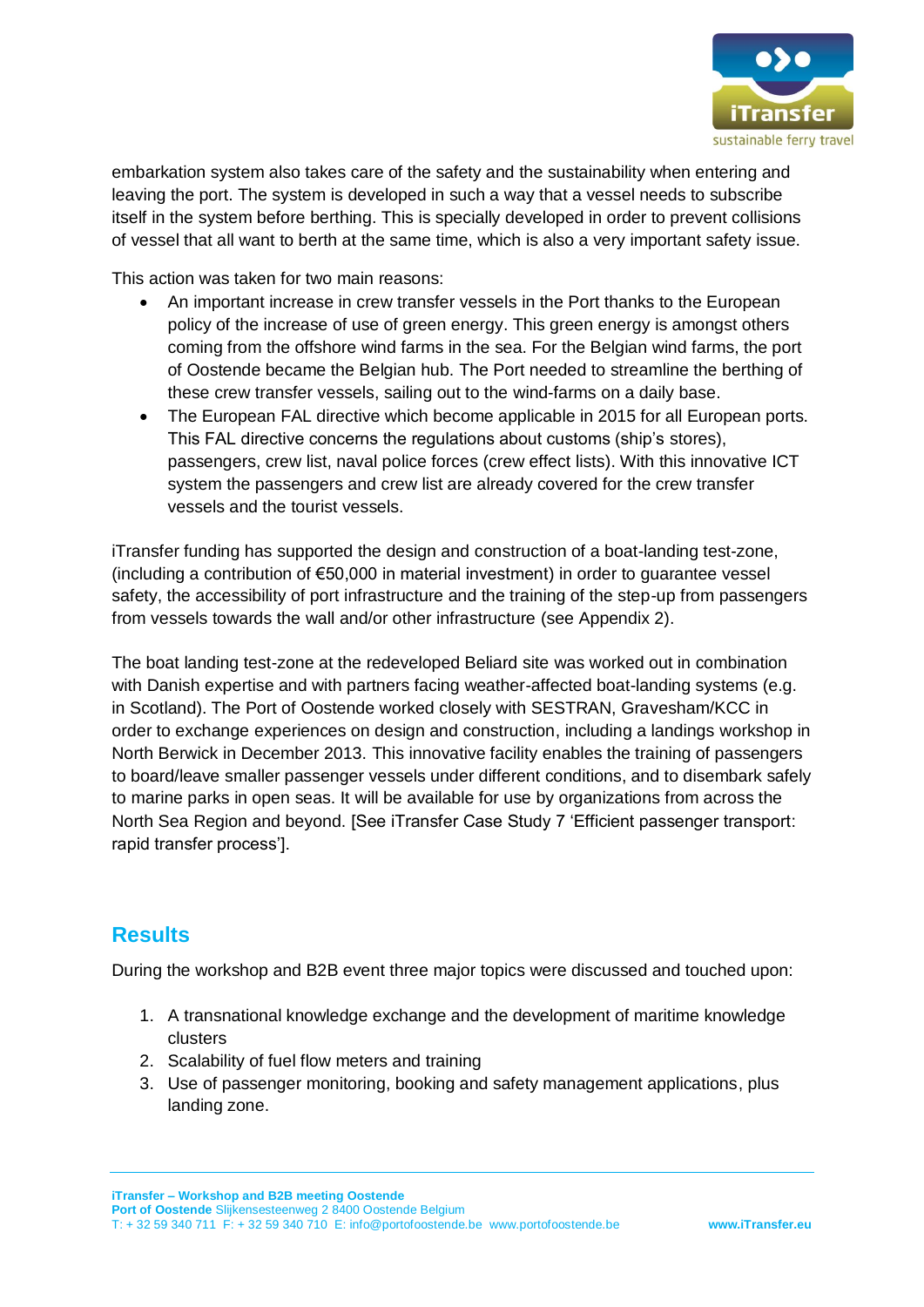

1. At the workshop, there was a huge interest in the presentations with a lot of questions resulting in an exchange of knowledge between all the participants, all belonging to maritime companies, institutions or organisations. This demonstrated the value of maritime and marine industry clusters and the local approach to developing knowledge and experience which can then be diversified more widely. There was also a lot of networking during breaks and after the event close, indicating that links were established and that knowledge exchange and co-operation would continue long after the event and as a legacy of the iTransfer project.

2. The scalability of fuel flow meters and training was addressed at the workshop, especially by the ship owners of small vessels in order to have this installed in the crew boat fleet management. Discussions and negotiations are underway with crew boat operators at the Port but this will not progress to the installation and testing stage within the lifetime of the iTransfer project. However, there is a lot of interest and this activity will be undertaken postproject, building on and learning from the activity already undertaken by the transnational partners at Weserfähre and SEStran. SEStran were available at the workshop to report on their activity and to provide advice on implementation.

3. The development of the ICT safety- management application, registration and positioning system can be implemented throughout the wider North Sea region and beyond. This will address the issue of vessels running below capacity to ensure optimal use and avoid fuel/energy wastage, whilst taking passenger safety into account. Much has been learned from the introduction of an ICT ticketing facility on the ferry service operated by iTransfer partner Hal över and from having a knowledge exchange with other project partners. Additionally, discussions have been held with the Port of Ramsgate (a Lo-Pinod project partner with wind farm crew vessels experience) which gives a cross-fertilisation between European projects. It is believed that this activity will result in a more sustainable maritime transport of passengers and crew and a better safety management.

The landing test-zone design has been demonstrated to, and discussed with partners, through the project and again at this workshop. The activity contributes to the development of innovative landing structures for the NSR and complements the outputs on landings undertaken by SEStran and Gravesham as well as the knowledge of other partners such as Damen. This activity also raised interest amongst some of the businesses from the business cluster, especially those involved in offshore renewables operations and support.

## <span id="page-8-0"></span>**Recommendations or conclusions**

The workshop was very wide-ranging and covered a number of related topics. Discussions went beyond the core topics and looked towards the future of maritime operations in the NSR, given the new IMO and EU regulations coming into force and the use of different types of propulsion. The conclusions of the workshop can be summarized in 10 reasons why ship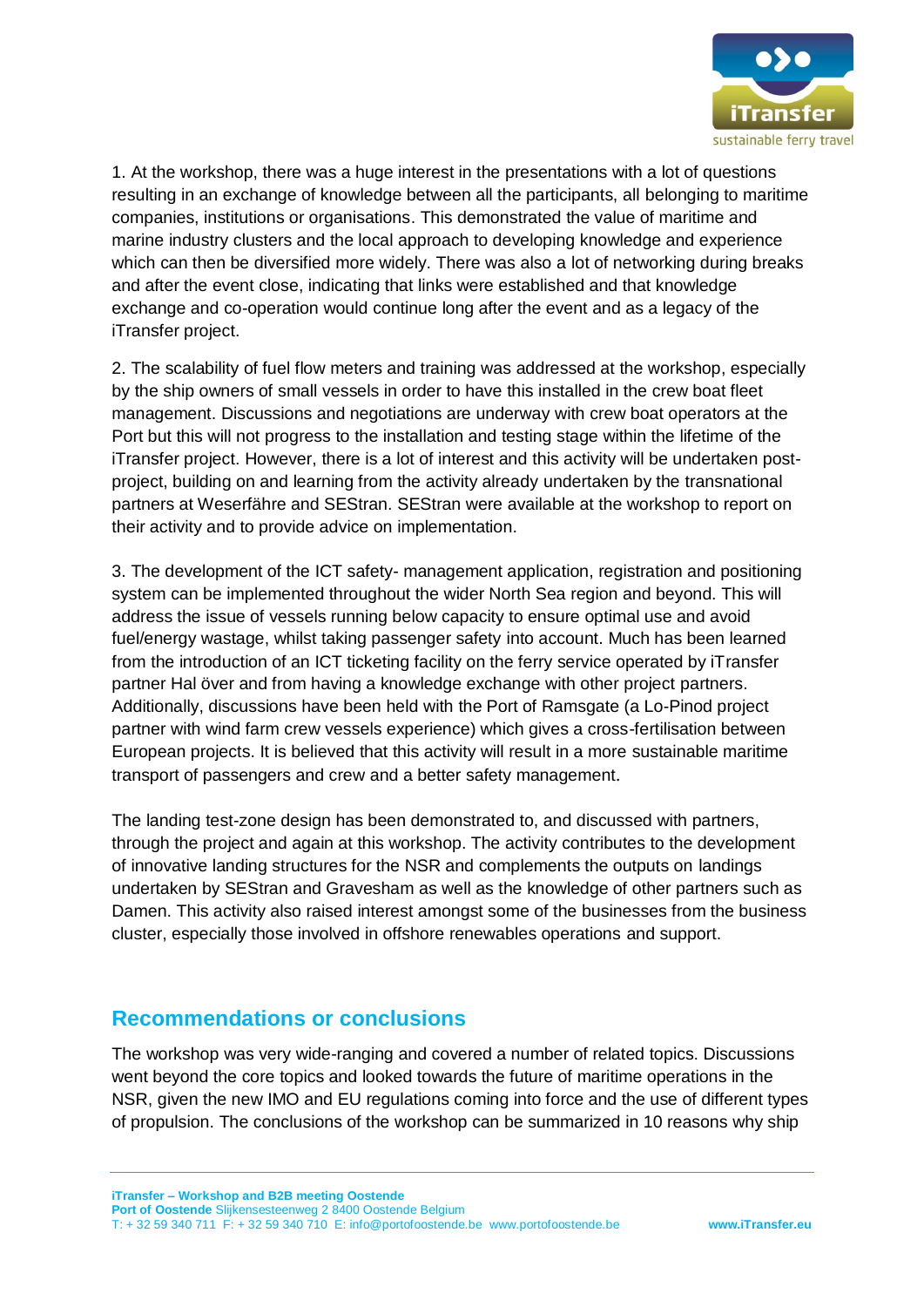

owners should be nervous about the sulphur challenge that the maritime industry is facing and what can be done to remain competitive:

- 1. The rising costs of bunker fuel
- 2. The rising cost of transportation
- 3. The practicality of retrofitting vessels
- 4. Mechanical problems arising from fuel switching
- 5. Fuel availability
- 6. Loss of vessel power
- 7. Competitive disadvantage
- 8. Changes to bunker delivery notes
- 9. Lubricants: switching plus Supply and demand
- 10. Vessel adaptation costs

The Port of Oostende has led on the development of a transnational knowledge cluster at the port. The aim is to improve innovation and design and the dissemination of results, such as those demonstrated through the iTransfer project, to a wider network. Events such as this workshop show the value of this approach with many related business being able to get together and engage in knowledge exchange. Several of these businesses had never spoken to each other directly before. This is an approach that should be replicated elsewhere throughout the NSR and beyond, and the Port of Oostende is open to approaches for information and advice on how to take this forward.

## <span id="page-9-0"></span>**Future work or wider impacts**

While the maritime industry may feel that sulphur legislation puts additional pressure on an already overstretched industry, there are companies looking for alternative opportunities.

The shipping industry needs to be proactive about the future. The ambition should be to work with the industry to help them stay ahead of the curve. It is a great opportunity to demonstrate fuel efficiency management by all parties involved.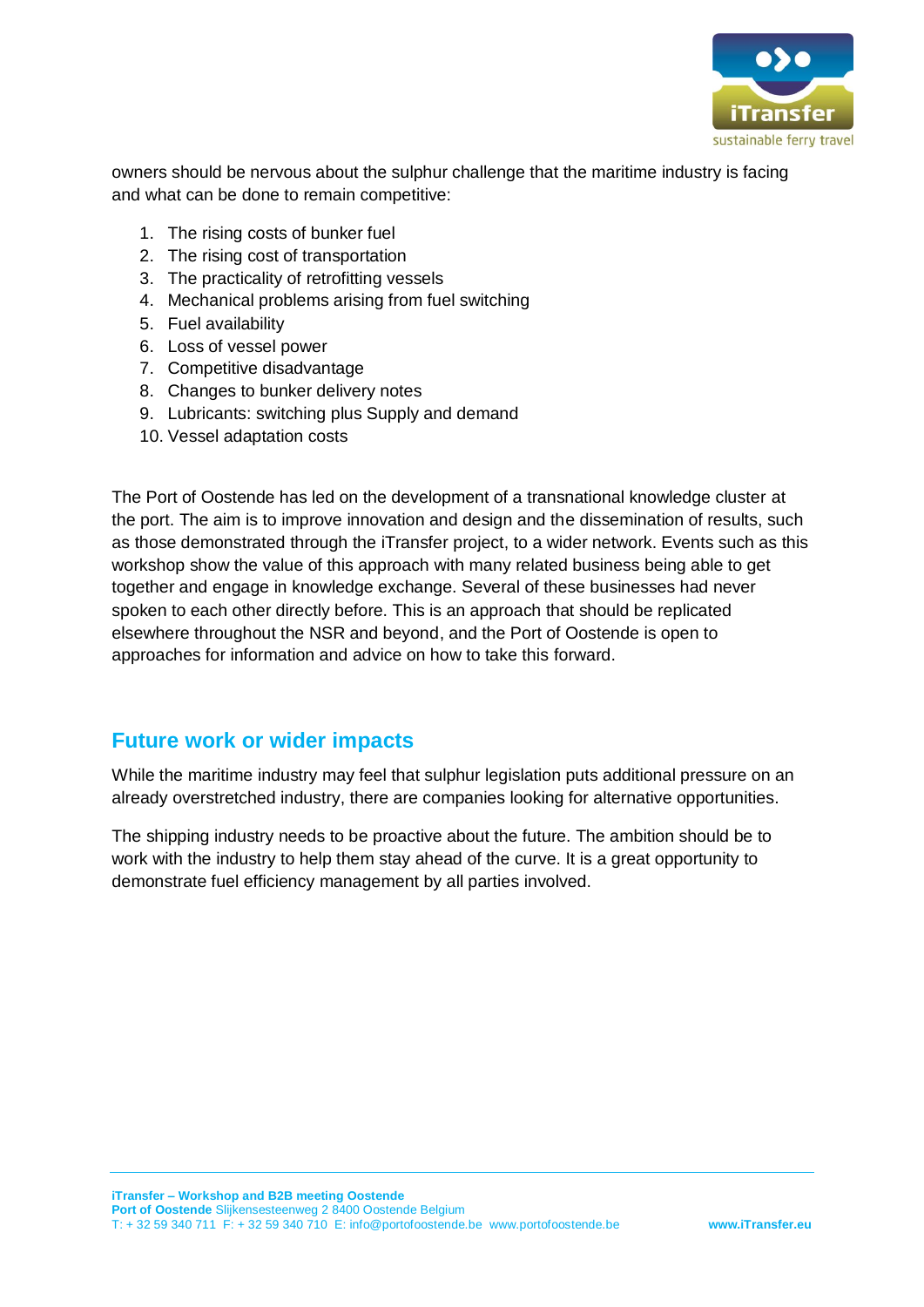

## **Appendix 1: Development of Passenger Monitoring and Integration Booking System**

## **Windfarm Traffic**

#### Consulting/entering reservations

Ensor Wiki page: https://www.ensor.be/wiki/doku.php?id=extern:handleidingen:windfarm\_traffic

| Windfarm Traffic - Reservaties<br>-23         |                                          |                  |            |  |  |  |  |  |  |
|-----------------------------------------------|------------------------------------------|------------------|------------|--|--|--|--|--|--|
| Van: 15/04/2013 17:02<br>Inschrijver:<br>Tot: |                                          |                  |            |  |  |  |  |  |  |
|                                               |                                          | Toon vrije slots |            |  |  |  |  |  |  |
| <b>Shipnaam</b>                               | <b>Plaats</b>                            | <b>Tijdstip</b>  | Duur       |  |  |  |  |  |  |
| <i>INDCAT 28</i>                              | 605A                                     | 15/04/2013 17:02 | 5 min.     |  |  |  |  |  |  |
| <vrij slot=""></vrij>                         | 605A                                     | 15/04/2013 17:07 |            |  |  |  |  |  |  |
| WINDCAT 16                                    | 605D                                     | 17/04/2013 10:00 | 30 min.    |  |  |  |  |  |  |
| <vrij slot=""></vrij>                         | 605D                                     | 17/04/2013 10:30 |            |  |  |  |  |  |  |
| WINDCAT 11                                    | 605C                                     | 19/04/2013 18:00 | 20 min.    |  |  |  |  |  |  |
| <vrij slot=""></vrij>                         | 605C                                     | 19/04/2013 18:20 |            |  |  |  |  |  |  |
| Inschrijver: Lalemant                         |                                          |                  |            |  |  |  |  |  |  |
| Schip: WINDCAT 28                             |                                          | Nr.: 00000049    | Weerhouden |  |  |  |  |  |  |
| Plaats: 605A                                  |                                          |                  |            |  |  |  |  |  |  |
| Tijdstip: 15/04/2013 17:02                    | Duur: 5 min.<br>$\overline{\phantom{a}}$ |                  |            |  |  |  |  |  |  |
| Interactie: Goederen                          | ÷                                        |                  |            |  |  |  |  |  |  |
| Bemanningslijst                               | 0 Personen                               |                  |            |  |  |  |  |  |  |
| Passagierslijst                               | 0 Personen                               |                  |            |  |  |  |  |  |  |
| <b>Definitief maken</b>                       |                                          |                  |            |  |  |  |  |  |  |

### Info

The screen for reservations displays an overview of het reserved 'Timeslots' at the reserved locations. The possible interactions at this location are also shown in this parameter. The overview also displays empty rules (rules where no ship is inserted) for timeslots that are still available '<vrij slot>' between two other reservations. You can click on this rule and insert your ship and info and safe this so that you can use this timeslot.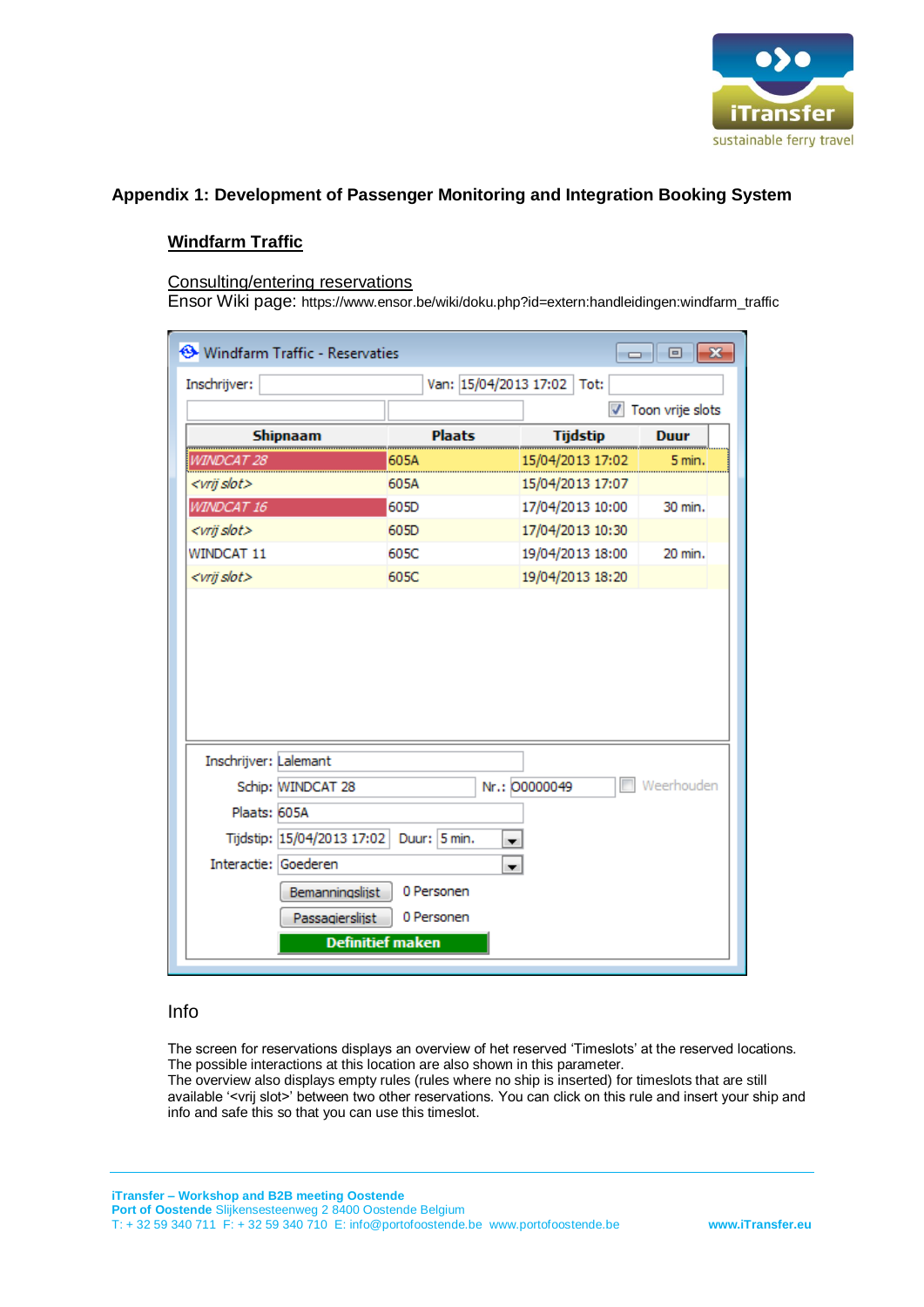

#### Location

You can only make reservations for the pontoons that are foreseen at that location. You can execute an interaction for these pontoons according to the type of pontoon i.e. a pontoon with a crane to load or unload goods.

### Finalizing

A reservation is only certain when a reservation has been finalized (non-finalized journeys are marked in red in the list and have a green button "definitief maken" (finalize) in the detail screen).

When finalizing the reservation the system verifies that no other ship has made an overlapping reservation at that location. The other agents are not able to see the reservations of each other as long as the reservation has not been finalized, in order to prevent double bookings. (It will only be possible to finalize one reservation)

#### Passengers and crew

To enter your crew please click the button 'bemanningslijst' and to enter your passengers please click 'Passagierslijst'

This will open a new pop-up screen for passengers. More information on this topic can be found under 'Aangifte van reizigers' (declaration of passengers)

Follow-up and pick-up of reservations

The data of the reservation is automatically picked up by the system for follow-up when an actual journey takes place via AIS for this indicated ship that falls within the margin of the reservation.

The journey can also be picked up manually when you make a reservation for a new journey. When you have the necessary rights and this property has been created for you, than you will get a pop-up after inserting a ship with an overview of your reservations and possible suggestions. Should the journey already exist, than you will be able to add data in the reservation (such as interaction, duration, passengers…), by clicking on the button with the magnifying glass in the left corner, as pictured in the next screenshot:

|                   | Soort: Verhaling    |               |                                          |               |                          | C Zeevaart     | <b>Binnenvaart</b>     |  |
|-------------------|---------------------|---------------|------------------------------------------|---------------|--------------------------|----------------|------------------------|--|
|                   | Inschrijver: Promar |               | ISPS: N.V.T.<br>$\overline{\phantom{a}}$ |               |                          | Vooraanmelding |                        |  |
|                   | Schip: WINDCAT 28   | Nr.: 00000049 | BT:                                      | 32 Weerhouden |                          |                |                        |  |
| Vorige haven: Zee |                     | ETD:          | Diepg. voor:                             |               | -achter:                 |                | Diepg.:                |  |
| Volg. haven: Zee  |                     | ETA:          |                                          |               |                          |                |                        |  |
| Van: 605A         |                     |               | Tijdstip: 11/03/2013 15:27               | Estimated     | $\overline{\phantom{a}}$ |                | ≂<br>OK ? In onderzoek |  |
| Naar: 605B        |                     | Tijdstip:     |                                          | Estimated     | $\overline{\phantom{a}}$ | Verwijderd:    |                        |  |

### Show free slots

In order to make the insertion of reservations easier, you will be able to select the option to show the free slots in the selection criteria. These add 'free slots' in the list that link to a former reservation. When you choose such a free slot, a new reservation is started in which a number of fields are already filled out. However, you have to safe this reservation yourself before it can be registered.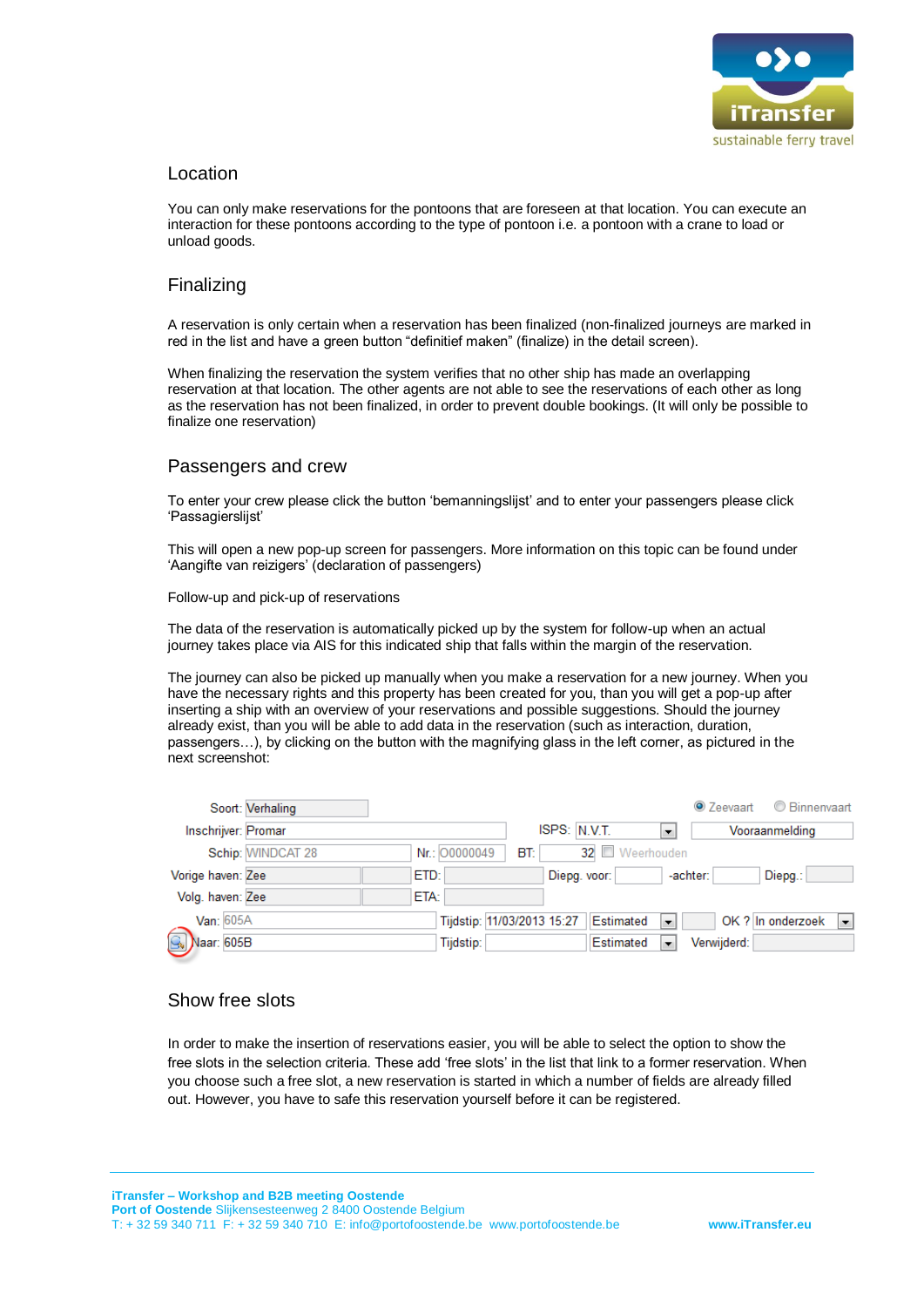



## **Appendix 2. Technical Plan of boat-landing test-zone.**

**iTransfer – Workshop and B2B meeting Oostende Port of Oostende** Slijkensesteenweg 2 8400 Oostende Belgium T: + 32 59 340 711 F: + 32 59 340 710 E: info@portofoostende.be www.portofoostende.be **www.iTransfer.eu**